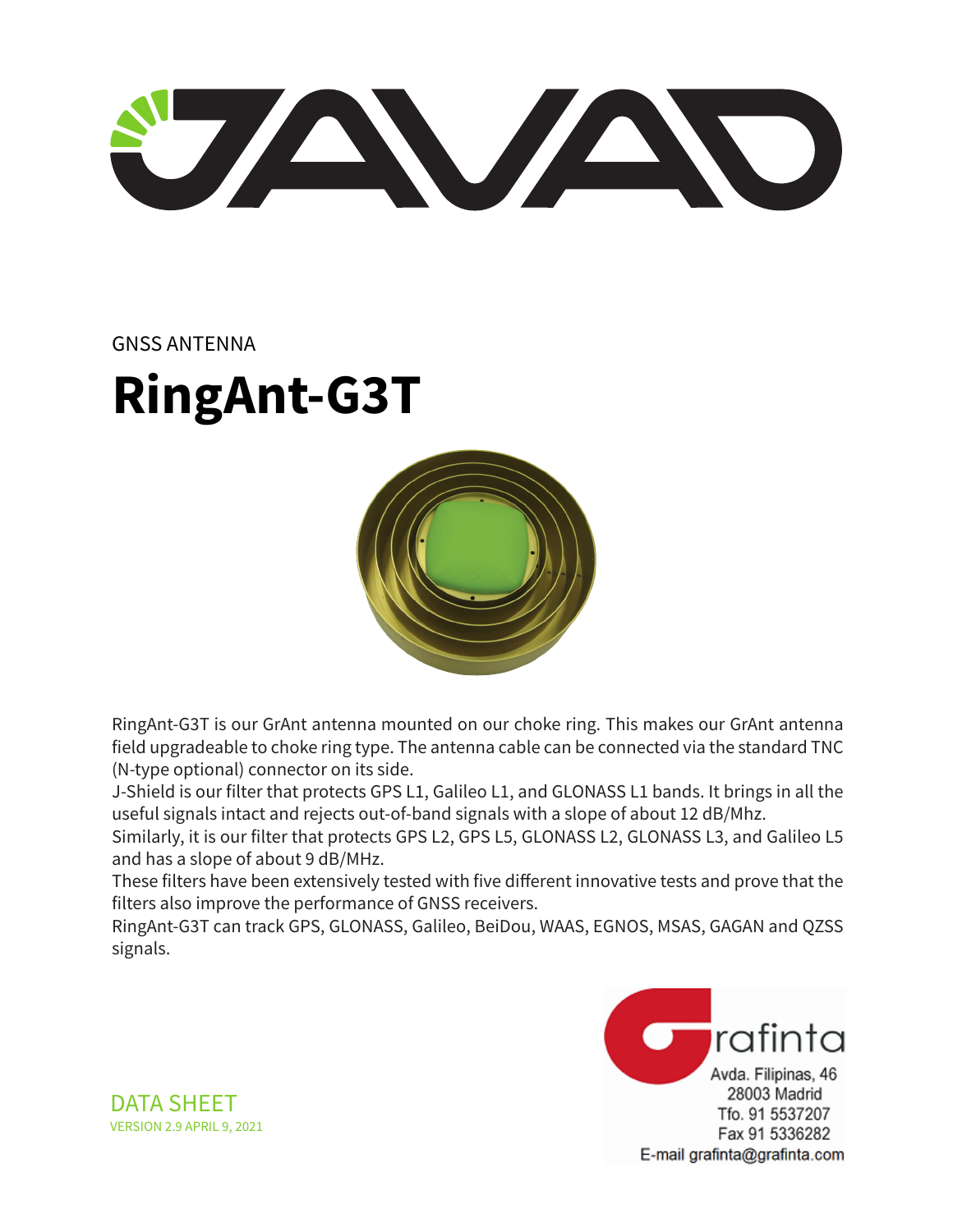# **RingAnt-G3T**

|                               | G3T                                                                                                                                                                                   | G3T-JS                                                                                                            | $G3T+$                                                                                                                    |  |
|-------------------------------|---------------------------------------------------------------------------------------------------------------------------------------------------------------------------------------|-------------------------------------------------------------------------------------------------------------------|---------------------------------------------------------------------------------------------------------------------------|--|
| <b>SIGNAL</b>                 |                                                                                                                                                                                       |                                                                                                                   |                                                                                                                           |  |
| Capability                    | GPS L1/L2/L2C/L5<br>GLONASS L1/L2/L3<br>GALILEO E1/E2/E5ab<br>BEIDOU B1/B2<br>WAAS L1/L5, EGNOS,<br>MSAS, GAGAN<br>QZSS L1/L2/L2C/L5                                                  | GPS L1/L2/L2C/L5<br>GLONASS L1/L2/L3<br>GALILEO E1/E5ab<br>WAAS L1/L5, EGNOS,<br>MSAS, GAGAN<br>QZSS L1/L2/L2C/L5 | GPS L1/L2/L5<br>GLONASS L1/L2/L3<br>GALILEO E1/E5ab<br>BEIDOU B1/B2<br>WAAS L1/L5, EGNOS,<br>MSAS, GAGAN<br>QZSS L1/L2/L5 |  |
| Frequency, MHz                | 1551~1614<br>1164~1254                                                                                                                                                                | 1565~1610<br>1164~1254                                                                                            | 1555~1610<br>1164~1254                                                                                                    |  |
| <b>ELECTRICAL</b>             |                                                                                                                                                                                       |                                                                                                                   |                                                                                                                           |  |
| Antenna Gain, dB (typ.)       | 6.0 $(1551~1614 \text{ MHz})$<br>5.0 (1164~1254 MHz)                                                                                                                                  | 6.0 $(1565~1610 \text{ MHz})$<br>5.0 (1164~1254 MHz)                                                              | 6.0 (1555~1610 MHz)<br>5.0 (1164~1254 MHz)                                                                                |  |
| Axial Ratio, dB (max.)        | 2.0                                                                                                                                                                                   |                                                                                                                   |                                                                                                                           |  |
| Output Impedance, Ohm         | 50                                                                                                                                                                                    |                                                                                                                   |                                                                                                                           |  |
| LNA gain, dB                  | 32±2; 40±2 (optional)                                                                                                                                                                 | 33±3;43±3 (optional)                                                                                              |                                                                                                                           |  |
| Noise Figure, dB (typ.)       | 1.7                                                                                                                                                                                   |                                                                                                                   | 2.8                                                                                                                       |  |
| DC voltage, VDC               | $3.0 - 15.0$                                                                                                                                                                          | $4.5 - 15.0$                                                                                                      |                                                                                                                           |  |
| Current, mA (typ.) @ 5 V      | 45<br>52 (40 dB LNA gain)                                                                                                                                                             | 90<br>97 (40 dB LNA gain)                                                                                         |                                                                                                                           |  |
| Power consumption, W<br>(max) | 0.68<br>0.78 (40 dB LNA gain)                                                                                                                                                         | 0.46<br>0.6 (40 dB LNA gain)                                                                                      |                                                                                                                           |  |
| <b>ENVIRONMENTAL</b>          |                                                                                                                                                                                       |                                                                                                                   |                                                                                                                           |  |
| Operating Temperature, °C     | $-45 - +85$                                                                                                                                                                           |                                                                                                                   |                                                                                                                           |  |
| Storage Temperature, °C       | $-50 - +85$                                                                                                                                                                           |                                                                                                                   |                                                                                                                           |  |
| Humidity                      | Waterproof, 100% non-condensing, IP68                                                                                                                                                 |                                                                                                                   |                                                                                                                           |  |
| Shock and Vibration           | Survives a 0.5 m drop onto a hard surface<br>Shock MIL-STD-810H Method 516.8 Functional Procedure I<br>Vibration MIL-STD-810H Method 514.8 Procedure I, Category 4                    |                                                                                                                   |                                                                                                                           |  |
| EMC                           | Complies with ETSI EN 301 489-1 V2.2.3 (2019-11)<br>Complies ETSI EN 301 489-19 V2.1.1 (2019-04)                                                                                      |                                                                                                                   |                                                                                                                           |  |
| <b>MECHANICAL</b>             |                                                                                                                                                                                       |                                                                                                                   |                                                                                                                           |  |
| Antenna type                  | Microstrip                                                                                                                                                                            |                                                                                                                   |                                                                                                                           |  |
| Connector                     | TNC; N-type (optional). The tightening torque for the coaxial connector<br>nuts that secure the RF cable to the TNC type of RF connector must be<br>4.1 - 6.1 in-lbs (0.46 - 0.69 NM) |                                                                                                                   |                                                                                                                           |  |
| Weight, kg                    | 2.7                                                                                                                                                                                   |                                                                                                                   |                                                                                                                           |  |
| Dimensions, mm                | Ø326; h=88                                                                                                                                                                            |                                                                                                                   |                                                                                                                           |  |
| Enclosure                     | Radome: ABS; Base: Aluminum                                                                                                                                                           |                                                                                                                   |                                                                                                                           |  |
| Mounting                      | 5/8-11 inches mount                                                                                                                                                                   |                                                                                                                   |                                                                                                                           |  |
| Stability                     | Antenna withstand wind blast up to 200 km/h in operation                                                                                                                              |                                                                                                                   |                                                                                                                           |  |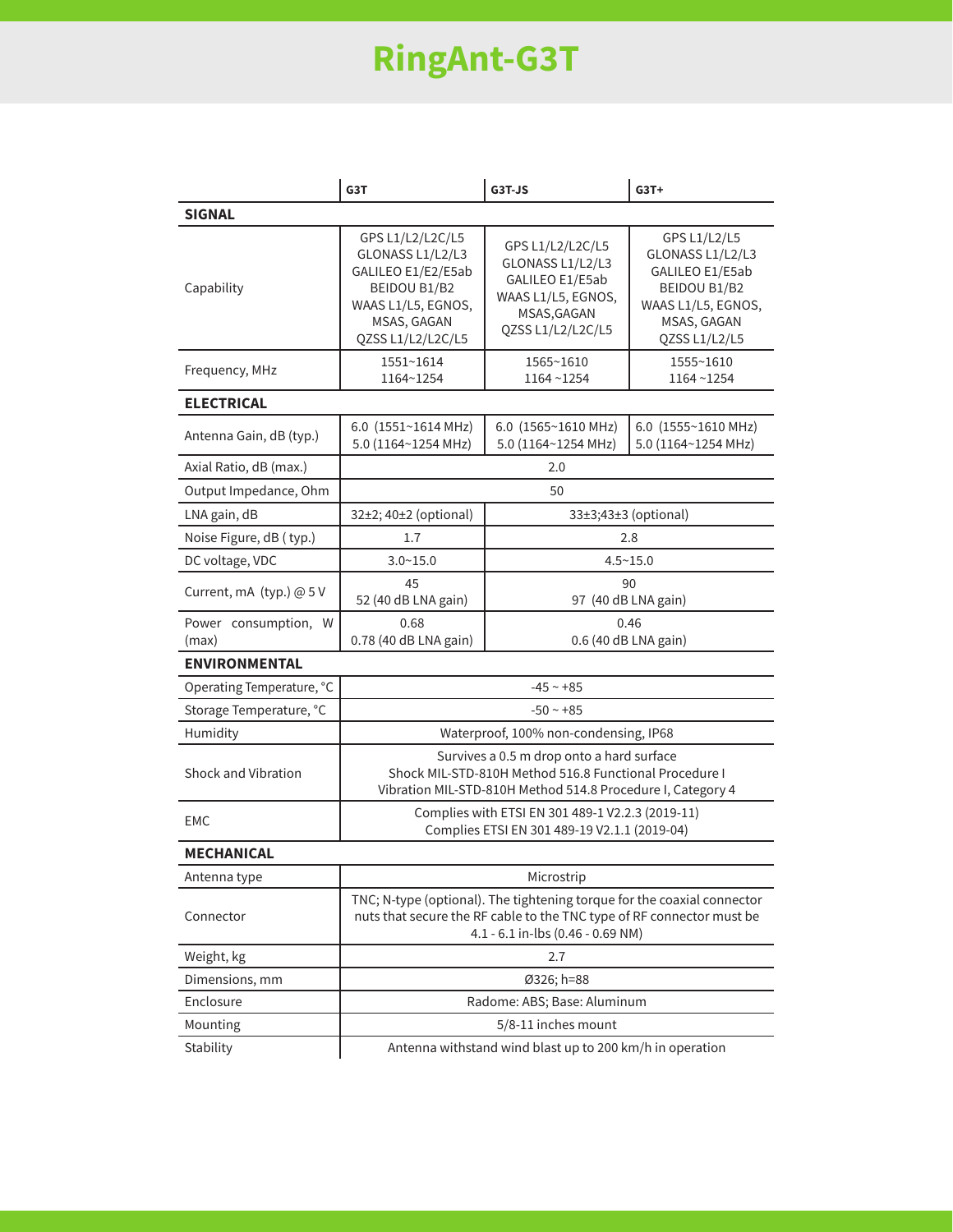## **RingAnt-G3T**



Frequency response of J-Shield filter for GPS L1, Galileo E1, and GLONASS L1 bands.



Frequency response of J-Shield and RingAnt-G3T+ filter for GPS L2, GPS L5, GLONASS L2, GLONASS L3, and Galileo E5.



Frequency response of RingAnt-G3T+ filter for GPS L1, Galileo E1, and GLONASS L1 bands.